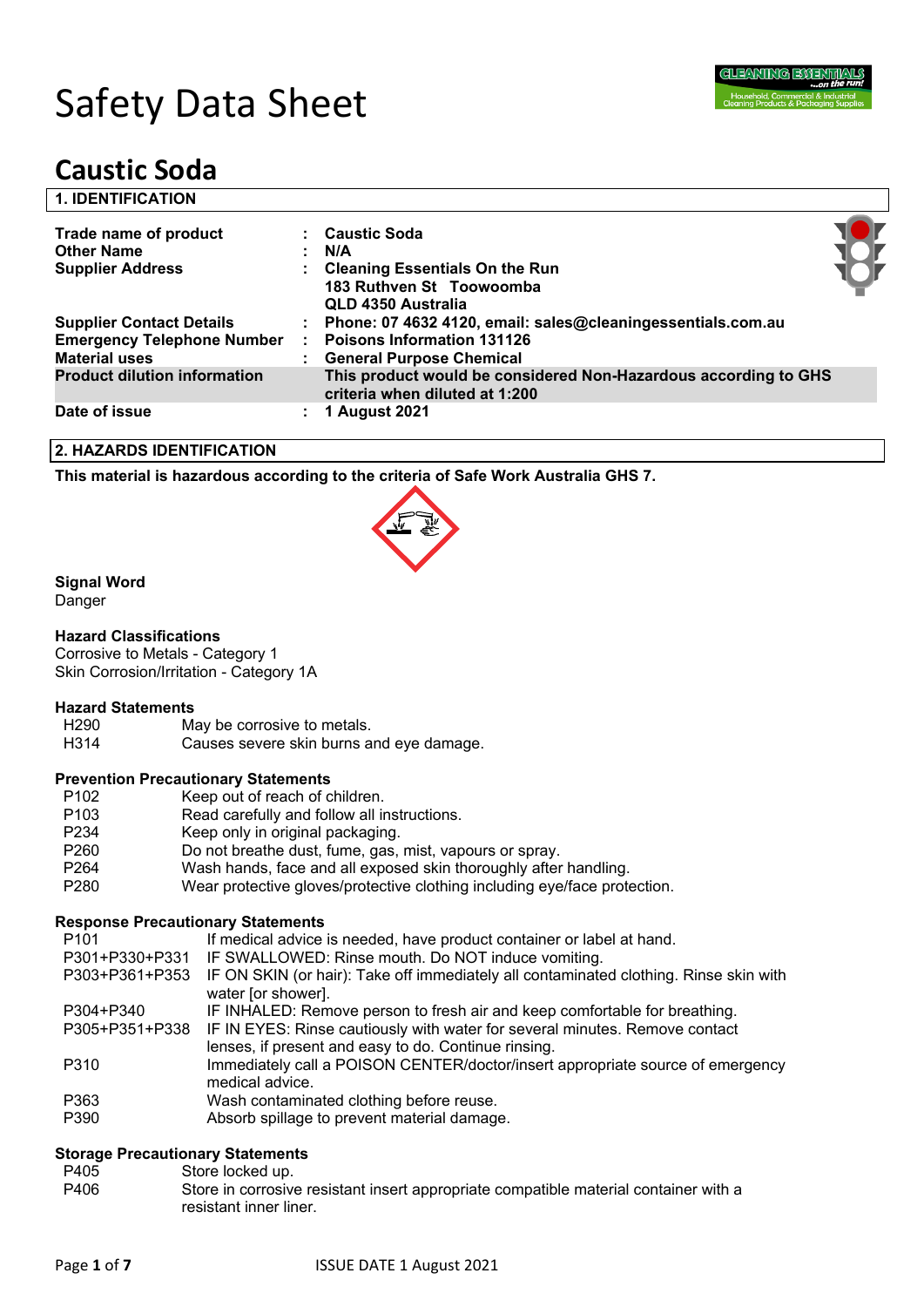#### **Disposal Precautionary Statement**

P501 Dispose of contents/container in accordance with local, regional, national and international regulations.

**Poison Schedule:** S6. Poison

#### **DANGEROUS GOOD CLASSIFICATION**

Classified as Dangerous Goods by the criteria of the "Australian Code for the Transport of Dangerous Goods by Road & Rail" and the "New Zealand NZS5433: Transport of Dangerous Goods on Land".

#### **Dangerous Goods Class:** 8

| 3. COMPOSITION INFORMATION                                     |           |                   |
|----------------------------------------------------------------|-----------|-------------------|
| <b>CHEMICAL ENTITY</b>                                         | CAS NO    | <b>PROPORTION</b> |
| Sodium hydroxide<br>Ingredients determined to be Non-Hazardous | 1310-73-2 | >60%<br>Balance   |
|                                                                |           | 100%              |
| 4. FIRST AID MEASURES                                          |           |                   |

### If poisoning occurs, contact a doctor or Poisons Information Centre (Phone Australia 131 126, New Zealand 0800 764 766).

**Inhalation:** Remove victim from exposure - avoid becoming a casualty. Remove contaminated clothing and loosen remaining clothing. Allow patient to assume most comfortable position and keep warm. Keep at rest until fully recovered. Seek medical advice if effects persist.

**Skin Contact:** If skin or hair contact occurs, remove contaminated clothing and flush skin and hair with running water. If swelling, redness, blistering or irritation occurs seek medical assistance. For gross contamination, immediately drench with water and remove clothing. Continue to flush skin and hair with plenty of water (and soap if material is insoluble). For skin burns, cover with a clean, dry dressing until medical help is available. If blistering occurs, do NOT break blisters. If swelling, redness, blistering, or irritation occurs seek medical assistance.

**Eye contact:** Immediately irrigate with copious quantities of water for 15 minutes. Eyelids to be held open. Remove clothing if contaminated and wash skin. Urgently seek medical assistance. Transport to hospital or medical centre.

**Ingestion:** Rinse mouth with water. If swallowed, do NOT induce vomiting. Give a glass of water to drink. Never give anything by the mouth to an unconscious patient. If vomiting occurs give further water. Seek medical advice.

**PPE for First Aiders:** Wear gloves, safety glasses. Available information suggests that gloves made from should be suitable for intermittent contact. However, due to variations in glove construction and local conditions, the user should make a final assessment. Always wash hands before smoking, eating, drinking or using the toilet. Wash contaminated clothing and other protective equipment before storing or re-using.

**Notes to physician:** Treat symptomatically. Can cause corneal burns.

#### **5. FIRE FIGHTING MEASURES**

#### **Hazchem Code:** 2W

**Suitable extinguishing media:** If material is involved in a fire use water fog (or if unavailable fine water spray), alcohol resistant foam, standard foam, dry agent (carbon dioxide, dry chemical powder).

**Specific hazards:** Non-combustible material.

**Fire fighting further advice:** Not applicable.

#### **6. ACCIDENTAL RELEASE MEASURES**

#### **SMALL SPILLS**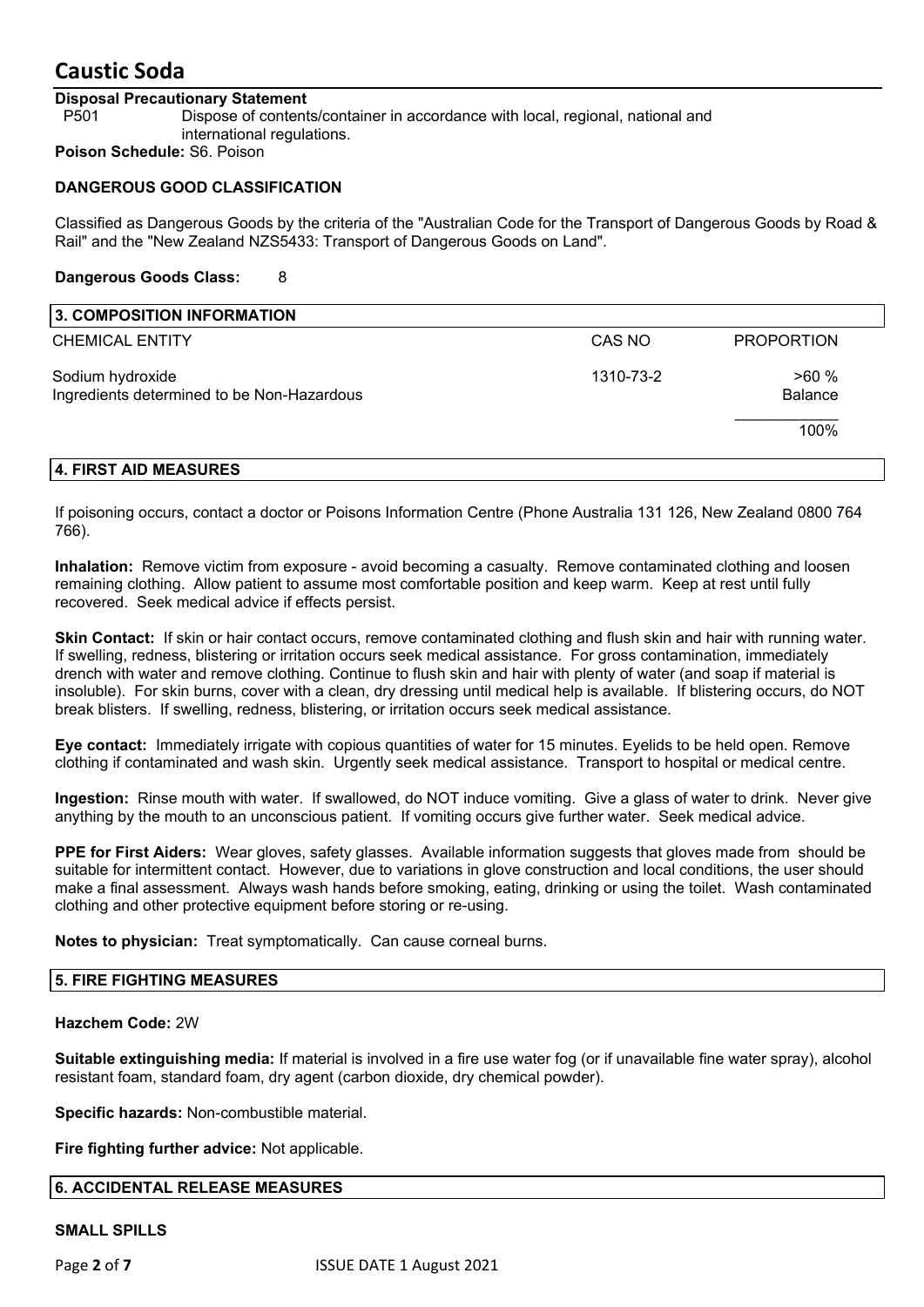Wear protective equipment to prevent skin and eye contamination. Avoid inhalation of vapours or dust. Wipe up with absorbent (clean rag or paper towels). Collect and seal in properly labelled containers or drums for disposal.

#### **LARGE SPILLS**

Clear area of all unprotected personnel. Slippery when spilt. Avoid accidents, clean up immediately. Wear protective equipment to prevent skin and eye contamination and the inhalation of dust. Work up wind or increase ventilation. Cover with damp absorbent (inert material, sand or soil). Sweep or vacuum up, but avoid generating dust. Collect and seal in properly labelled containers or drums for disposal. If contamination of crops, sewers or waterways has occurred advise local emergency services.

#### **Dangerous Goods - Initial Emergency Response Guide No:** 37

#### **7. HANDLING AND STORAGE**

**Handling:** Avoid eye contact and skin contact. Avoid inhalation of dust.

**Storage:** Store in a cool, dry, well-ventilated place and out of direct sunlight. Store away from foodstuffs. Store away from incompatible materials described in Section 10. Store away from sources of heat and/or ignition. Store locked up. Store in corrosive resistant container with a resistant inner liner. Keep container standing upright. Keep containers closed when not in use - check regularly for spills.

This material is classified as a Class 8 Corrosive as per the criteria of the "Australian Code for the Transport of Dangerous Goods by Road & Rail" and/or the "New Zealand NZS5433: Transport of Dangerous Goods on Land" and must be stored in accordance with the relevant regulations.

This material is a Scheduled Poison Schedule 6 (Poison) and must be stored, maintained and used in accordance with the relevant regulations.

#### **8. EXPOSURE CONTROLS / PERSONAL PROTECTION**

#### **National occupational exposure limits:**

|                  | TWA            |                      | STEL           |                          | <b>NOTICES</b>           |
|------------------|----------------|----------------------|----------------|--------------------------|--------------------------|
|                  | ppm            | mg/m3                | ppm            | mg/m3                    |                          |
| Sodium hydroxide | $\blacksquare$ | 2 Peak<br>limitation | $\blacksquare$ | $\overline{\phantom{0}}$ | $\overline{\phantom{a}}$ |

As published by Safe Work Australia.

TWA - The time-weighted average airborne concentration over an eight-hour working day, for a five-day working week over an entire working life.

STEL (Short Term Exposure Limit) - the average airborne concentration over a 15 minute period which should not be exceeded at any time during a normal eight-hour workday.

These Exposure Standards are guides to be used in the control of occupational health hazards. All atmospheric contamination should be kept to as low a level as is workable. These exposure standards should not be used as fine dividing lines between safe and dangerous concentrations of chemicals. They are not a measure of relative toxicity.

If the directions for use on the product label are followed, exposure of individuals using the product should not exceed the above standard. The standard was created for workers who are routinely, potentially exposed during product manufacture.

**Biological Limit Values:** As per the "National Model Regulations for the Control of Workplace Hazardous Substances (Safe Work Australia)" the ingredients in this material do not have a Biological Limit Allocated.

**Engineering Measures:** Ensure ventilation is adequate to maintain air concentrations below Exposure Standards. Use only in well ventilated areas. Avoid generating and inhaling dusts. Use with local exhaust ventilation or while wearing dust mask.

**Personal Protection Equipment:** GLOVES, SAFETY GLASSES.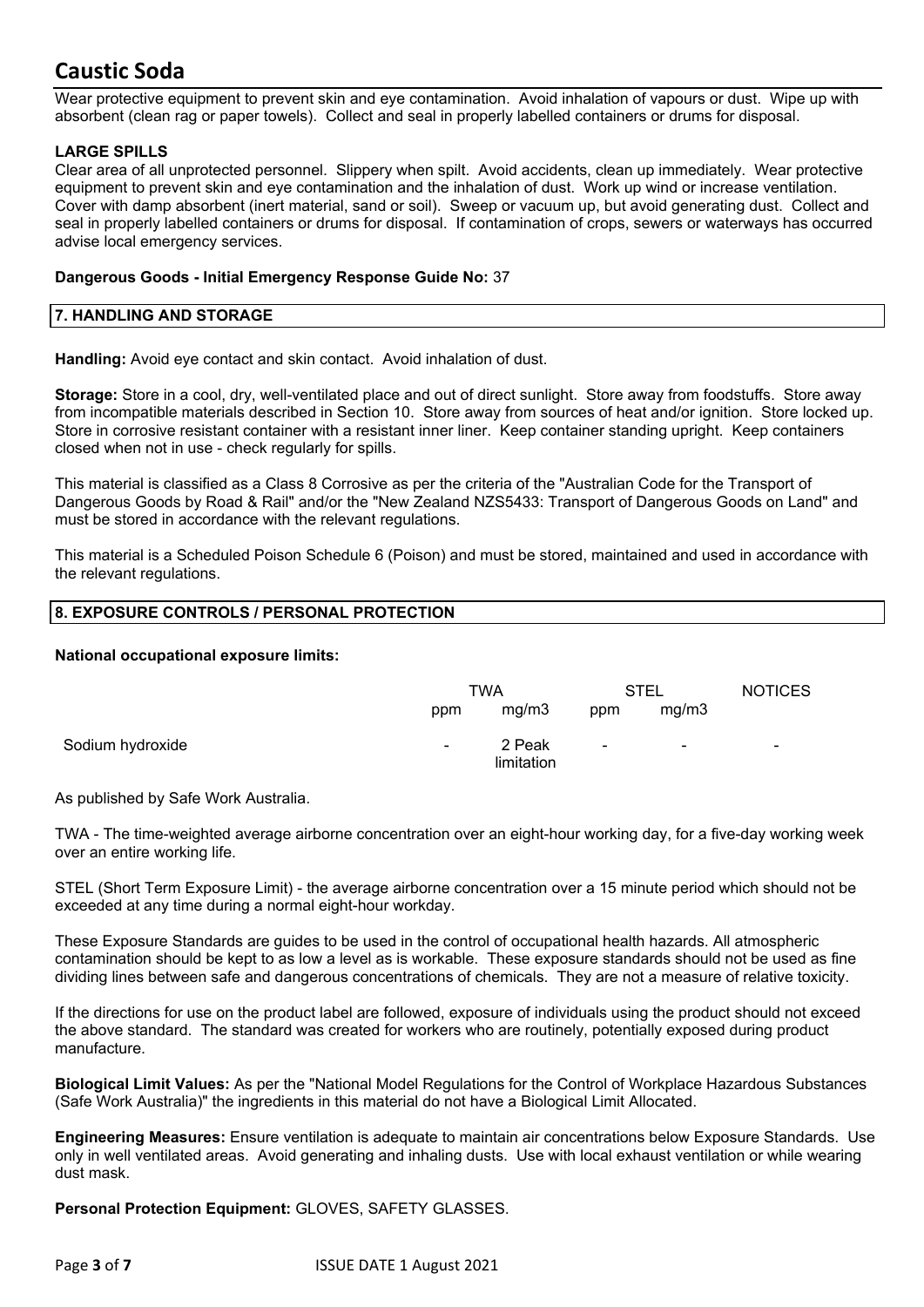Personal protective equipment (PPE) must be suitable for the nature of the work and any hazard associated with the work as identified by the risk assessment conducted.

Wear gloves, safety glasses. Available information suggests that gloves made from should be suitable for intermittent contact. However, due to variations in glove construction and local conditions, the user should make a final assessment. Always wash hands before smoking, eating, drinking or using the toilet. Wash contaminated clothing and other protective equipment before storing or re-using.

**Hygiene measures:** Keep away from food, drink and animal feeding stuffs. When using do not eat, drink or smoke. Wash hands prior to eating, drinking or smoking. Avoid contact with clothing. Avoid eye contact and skin contact. Avoid inhalation of dust. Ensure that eyewash stations and safety showers are close to the workstation location.

#### **9. PHYSICAL AND CHEMICAL PROPERTIES**

| Form:<br>Colour:<br>Odour:                                                  | Powder<br>White<br>Slight |                                                     |
|-----------------------------------------------------------------------------|---------------------------|-----------------------------------------------------|
| Solubility:<br><b>Specific Gravity:</b><br>Melting Point/Range (°C):<br>pH: |                           | Highly soluble<br>2.13<br>318<br>12.7 (1% solution) |

(Typical values only - consult specification sheet)  $N Av = Not available, N App = Not applicable$ 

#### **10. STABILITY AND REACTIVITY**

**Chemical stability:** This material is thermally stable when stored and used as directed.

**Conditions to avoid:** Elevated temperatures and sources of ignition.

**Incompatible materials:** Oxidising agents.

**Hazardous decomposition products:** Oxides of carbon and nitrogen, smoke and other toxic fumes.

**Hazardous reactions:** No known hazardous reactions.

#### **11. TOXICOLOGICAL INFORMATION**

No adverse health effects expected if the product is handled in accordance with this Safety Data Sheet and the product label. Symptoms or effects that may arise if the product is mishandled and overexposure occurs are:

#### **Acute Effects**

**Inhalation:** Material may be an irritant to mucous membranes and respiratory tract.

**Skin contact:** Contact with skin will result in severe irritation. Corrosive to skin - may cause skin burns.

**Ingestion:** Swallowing can result in nausea, vomiting, diarrhoea, abdominal pain and chemical burns to the gastrointestinal tract.

**Eye contact:** A severe eye irritant. Corrosive to eyes: contact can cause corneal burns. Contamination of eyes can result in permanent injury. Exposure to the dust may cause discomfort due to particulate nature. May cause physical irritation to the eyes.

#### **Acute toxicity**

**Inhalation:** This material has been classified as not hazardous for acute inhalation exposure. Acute toxicity estimate (based on ingredients):  $LC_{50}$  > 5.0 mg/L for dust.

**Skin contact:** This material has been classified as not hazardous for acute dermal exposure. Acute toxicity estimate (based on ingredients):  $LD_{50}$  > 2,000 mg/Kg bw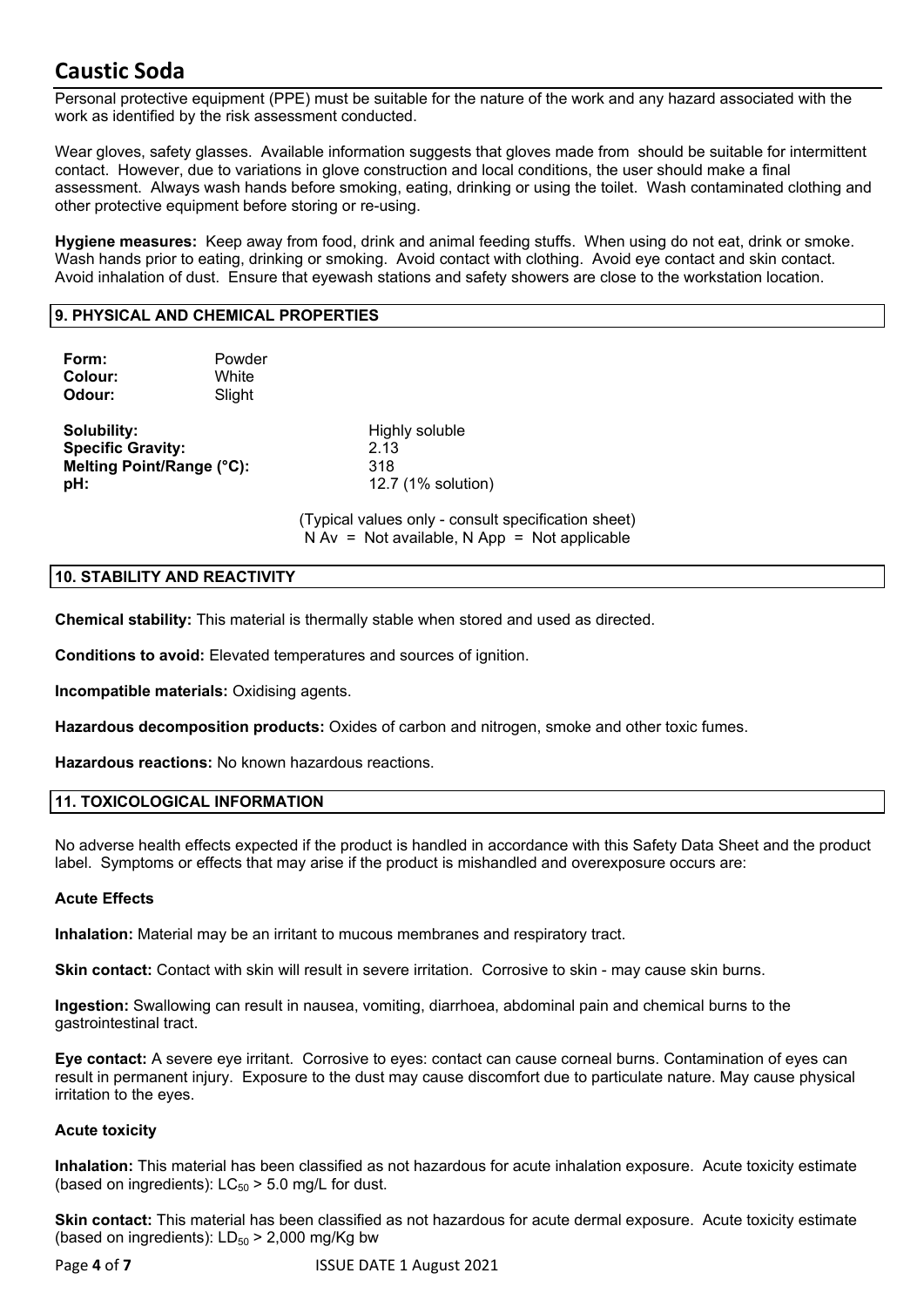**Ingestion:** This material has been classified as not hazardous for acute ingestion exposure. Acute toxicity estimate (based on ingredients):  $LD_{50}$  > 2,000 mg/Kg bw

**Corrosion/Irritancy:** Eye: this material has been classified as not corrosive or irritating to eyes. Skin: this material has been classified as a Category 1A Hazard (irreversible effects to skin).

**Sensitisation:** Inhalation: this material has been classified as not a respiratory sensitiser. Skin: this material has been classified as not a skin sensitiser.

**Aspiration hazard:** This material has been classified as not an aspiration hazard.

**Specific target organ toxicity (single exposure):** This material has been classified as not a specific hazard to target organs by a single exposure.

#### **Chronic Toxicity**

**Mutagenicity:** This material has been classified as not a mutagen.

**Carcinogenicity:** This material has been classified as not a carcinogen.

**Reproductive toxicity (including via lactation):** This material has been classified as not a reproductive toxicant.

**Specific target organ toxicity (repeat exposure):** This material has been classified as not a specific hazard to target organs by repeat exposure.

#### **12. ECOLOGICAL INFORMATION**

Avoid contaminating waterways.

**Acute aquatic hazard:** This material has been classified as not hazardous for acute aquatic exposure. Acute toxicity estimate (based on ingredients): > 100 mg/L

**Long-term aquatic hazard:** This material has been classified as not hazardous for chronic aquatic exposure. Nonrapidly or rapidly degradable substance for which there are adequate chronic toxicity data available OR in the absence of chronic toxicity data, Acute toxicity estimate (based on ingredients): >100 mg/L, where the substance is not rapidly degradable and/or BCF < 500 and/or log  $K_{ow}$  < 4.

**Ecotoxicity:** No information available.

**Persistence and degradability:** No information available.

**Bioaccumulative potential:** No information available.

**Mobility:** No information available.

#### **13. DISPOSAL CONSIDERATIONS**

Persons conducting disposal, recycling or reclamation activities should ensure that appropriate personal protection equipment is used, see "Section 8. Exposure Controls and Personal Protection" of this SDS.

If possible material and its container should be recycled. If material or container cannot be recycled, dispose in accordance with local, regional, national and international Regulations.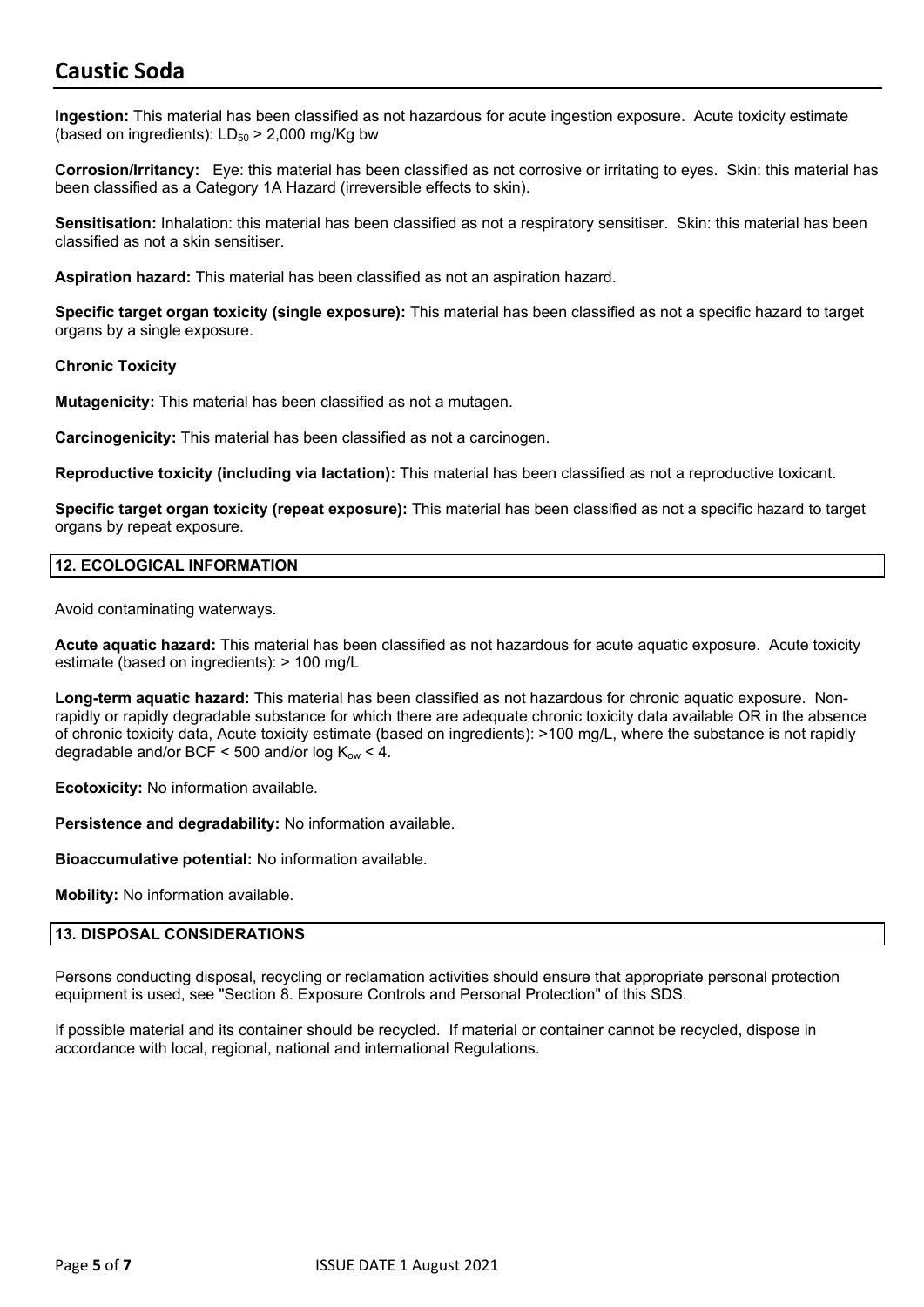#### **14. TRANSPORT INFORMATION**

#### **ROAD AND RAIL TRANSPORT**

Classified as Dangerous Goods by the criteria of the "Australian Code for the Transport of Dangerous Goods by Road & Rail" and the "New Zealand NZS5433: Transport of Dangerous Goods on Land".

|                                     | <b>CORROSIVE</b><br>8   |
|-------------------------------------|-------------------------|
| UN No:                              | 1823                    |
| <b>Dangerous Goods Class:</b>       | 8                       |
| <b>Packing Group:</b>               |                         |
| <b>Hazchem Code:</b>                | 2W                      |
| <b>Emergency Response Guide No:</b> | 37                      |
| <b>Limited Quantities</b>           | 1 kg                    |
| <b>Proper Shipping Name:</b>        | SODIUM HYDROXIDE, SOLID |

**Segregation Dangerous Goods:** Not to be loaded with explosives (Class 1), dangerous when wet substances (Class 4.3), oxidising agents (Class 5.1), organic peroxides (Class 5.2), radioactive substances (Class 7) or food and food packaging in any quantity. Note 1: Concentrated strong alkalis are incompatible with concentrated strong acids. Note 2: Concentrated strong acids are incompatible with concentrated strong alkalis. Note 3: Acids are incompatible with Dangerous Goods of Class 6 which are cyanides. Exemptions may apply.

#### **MARINE TRANSPORT**

Classified as Dangerous Goods by the criteria of the International Maritime Dangerous Goods Code (IMDG Code) for transport by sea.



| UN No:                        | 1823 |
|-------------------------------|------|
| <b>Dangerous Goods Class:</b> | 8    |
| <b>Packing Group:</b>         | Ш    |
|                               |      |

**Proper Shipping Name:** SODIUM HYDROXIDE, SOLID

#### **AIR TRANSPORT**

Classified as Dangerous Goods by the criteria of the International Air Transport Association (IATA) Dangerous Goods Regulations for transport by air.



**UN No:** 1823 **Dangerous Goods Class:** 8 **Packing Group:** II

**Proper Shipping Name:** SODIUM HYDROXIDE, SOLID